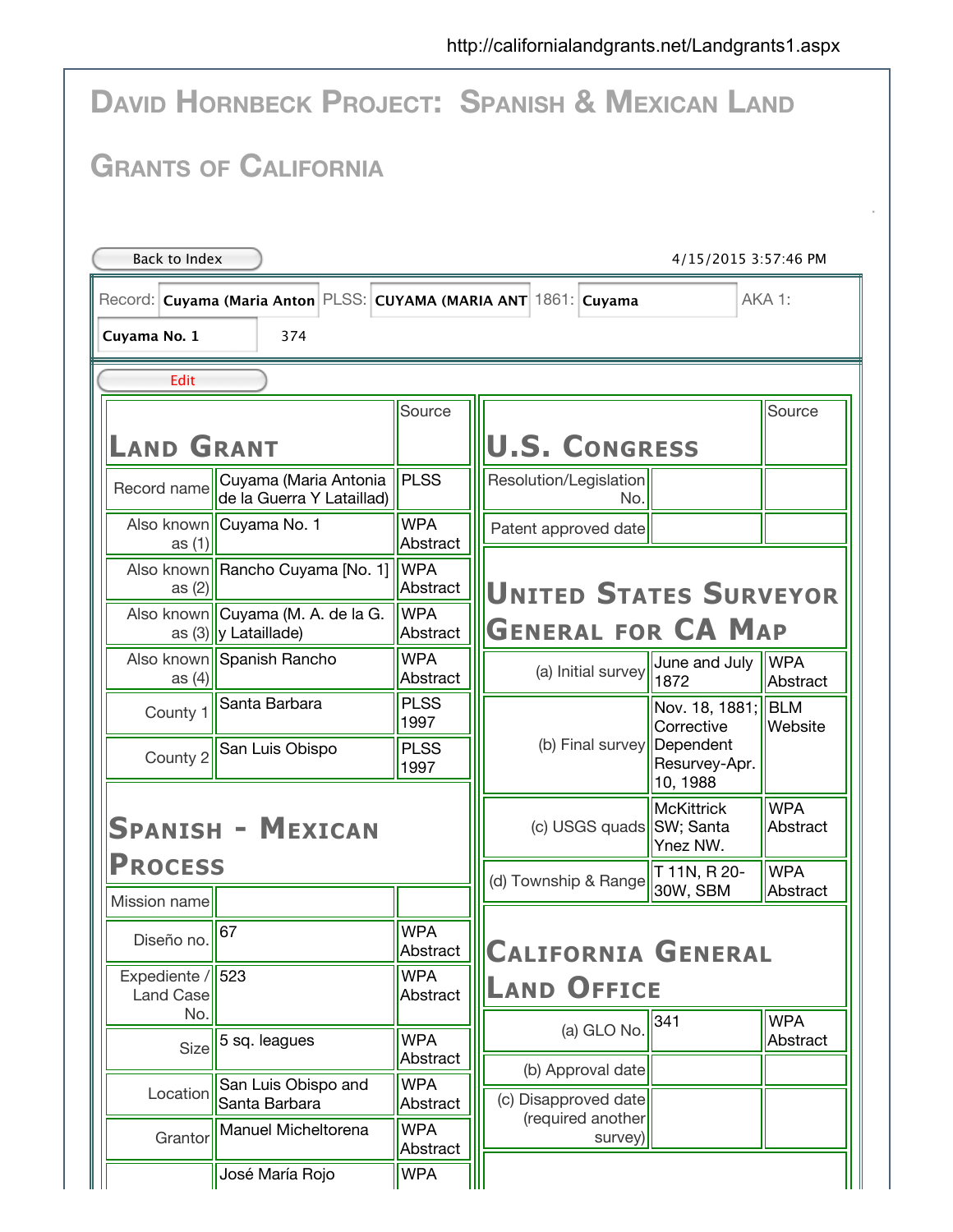| Grantee                               |                                              |                        | Abstract <b>BUREAU OF LAND</b>                       |                          |                                                         |
|---------------------------------------|----------------------------------------------|------------------------|------------------------------------------------------|--------------------------|---------------------------------------------------------|
| / Mission<br>founded                  | Date granted Apr. 24, 1843                   | <b>WPA</b><br>Abstract | <b>MANAGEMENT DOCUMENTS</b>                          |                          |                                                         |
|                                       | <b>U.S. PATENT PROCESS</b>                   |                        | (a) CDI Doc ID No.                                   | 1375455                  | <b>BLM</b><br>Website -<br><b>CDI</b><br><b>Details</b> |
| Claimant(s)                           | Maria Antonio de la<br>Guerra and Lataillade | <b>WPA</b><br>Abstract | (b) Land Patent<br>Details                           |                          |                                                         |
| filed                                 | Date claim   Feb. 24, 1852                   | <b>WPA</b><br>Abstract | i) Accession / BLM                                   | <b>CACAAA</b><br>079303  | <b>BLM</b><br>Website -                                 |
| Size claimed                          | 5 square leagues                             | <b>WPA</b><br>Abstract | Serial No.                                           |                          | Land<br>Patent<br>Details                               |
| Acreage                               | 22,198.74 acres                              | <b>WPA</b><br>Abstract |                                                      | July 20, 1877            | <b>BLM</b><br>Website -                                 |
| Patent date                           | July 20, 1877                                | <b>WPA</b><br>Abstract | ii) Patent issuance<br>date                          |                          | Land<br>Patent                                          |
| Patentee(s)                           | María Antonia de la<br>Guerra y Lataillade   | <b>WPA</b><br>Abstract |                                                      | 21,701.38                | Details<br><b>BLM</b>                                   |
| County                                | San Luis Obispo and<br>Santa Barbara         | <b>WPA</b><br>Abstract | iii) Total acres                                     |                          | Website -<br>Land<br>Patent                             |
| County -                              | Vol. V, pp 213-2177                          | <b>WPA</b><br>Abstract |                                                      |                          | Details                                                 |
| Book of<br>Patent No.                 |                                              |                        | (c) Private Land Claim                               |                          |                                                         |
| County - Map                          |                                              |                        | Transcript                                           |                          |                                                         |
| Page No.<br>County - APN              |                                              |                        | <b>CALIFORNIA STATE LAND</b>                         |                          |                                                         |
| No.                                   |                                              |                        | <b>OFFICE</b>                                        |                          |                                                         |
|                                       | <b>BOARD OF LAND</b><br><b>COMMISSIONERS</b> |                        |                                                      | Santa Maria<br>River     | Grants of<br>Land<br>Made by                            |
| Confirmation<br>date                  | (a) July 17, 1855                            | <b>WPA</b><br>Abstract | (a) Watercourse                                      |                          | Spanish-<br>Mexican<br>Report                           |
| (b) Rejected<br>date                  |                                              |                        |                                                      | T12N, R29-<br>30W; T11N, | Grants of<br>Land                                       |
| (c) Land $341$<br>Office / GLO<br>No. |                                              | <b>WPA</b><br>Abstract | (b) Township & Range                                 | R28-30W;<br><b>SBM</b>   | Made by<br>Spanish-<br>Mexican                          |
| survey                                | (d) Initial June and July 1872               | <b>WPA</b><br>Abstract |                                                      |                          | Report                                                  |
|                                       | <b>U.S. DISTRICT COURT</b>                   |                        | <b>ADDITIONAL DATA</b>                               |                          |                                                         |
| Confirmation                          | $(a)$ Uan. 20, 1857                          | <b>WPA</b><br>Abstract | <b>Additional Data 1</b>                             |                          |                                                         |
| date<br>(b) Dismissed                 |                                              |                        | <b>Additional Data 2</b><br><b>Additional Data 3</b> |                          | Authorities<br>Authorities                              |